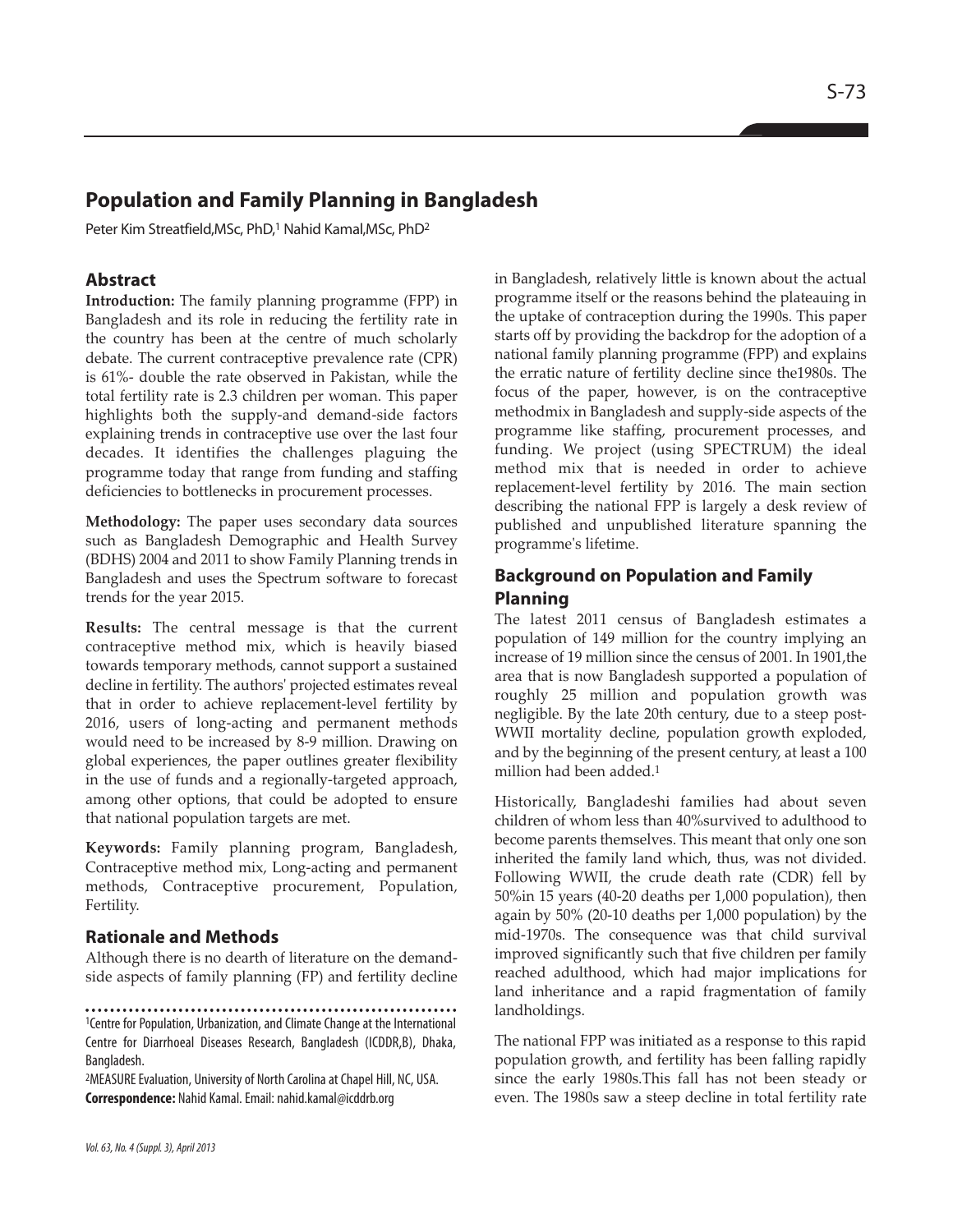(TFR) from 6.5 to 3.3 by the early 1990s. This was followed by a decade-long plateau which was the consequence of a 'tempo effect.<sup>2</sup> The adoption of FP by Bangladeshi couples has always been after the first birth. The age at marriage did not change and there was no delay in age at first birth, and as such, no tempo effect was operating on first births. The 2004 Bangladesh Demographic and Health Survey (BDHS) showed the first nine percent reduction in fertility (TFR of 3.3 to 3.0) for a decade. The 2011 BDHS confirmed a further decline in TFR to 2.3 children per woman. Now, however, fertility levels are quite uneven - remarkably low in the west of the country (below replacement, on average) and worryingly high in the east (up to 1.5 children above replacement).

In order to attain any of the reasonable population estimates projected for mid-century (which range from 194 to 222 million) $3$  a substantial increase in the contraceptive prevalence rate (CPR) will be required in the next five years, and a CPR level in the order of 75% (mostly modern methods) by 2020. This target could theoretically be achieved if all current unmet need for FP (12% in 2011) were to be met.

### **Future population growth**

There are a number of factors which influence future population growth. Bangladesh has considerable builtin population momentum because of high fertility in the past, and even with reduced fertility, many young women will pass through reproductive ages over the coming decades. For example, during the first decade of the 20th century, the number of women of reproductive age increased from around 32 million to 41 million as the children born in the higher fertility 1970s and early 1980s entered their childbearing years, according to UN estimates. This trend will continue for several decades.

There needs to be a demand for fertility limitation in order to reduce fertility in a non-coercive environment. The perceived value of children has long been recognized as being a determinant of desired family size.<sup>4</sup> Historical demographic experience suggests that as recent investments in female primary and secondary education in Bangladesh manifest themselves in improved opportunities for formal sector employment for young women, parents will tend to favour smaller families, investing more per child in education-quality versus quantity. This trend will also be influenced by the saturation of the rural labour force and the fragmentation of agricultural land holdings such that there will be deceasing employment opportunities for unskilled workers.

# **Current status of the family planning programme**

Bangladesh is unique in terms of having a large nongovernment organization (NGO) sector presence. While various donor partners have supported the national FPP since its inception, the country has also benefitted from the research and technical support of local NGOs. The International Centre for Diarrhoeal Diseases Research, Bangladesh (ICDDR,B) works closely with the government and has been instrumental in shaping the health programme over the years. A number of interventions, including FP integration with mother and child health (MCH), were tried and tested by ICDDR, before being incorporated in the national programme. Other NGOs, notably BRAC, Bangladesh, have provided extensive reproductive health services in urban Bangladesh where public health infrastructure is limited. One of the largest non-government FP-MCH service delivery projects is the United States Agency for International Development (USAID)-funded NGO Service Delivery Programme which serves a catchment population of 20 million. These NGOs work in partnership with the government in the provision of FP-MCH services.

Under the Directorate of Family Planning, the success of the Bangladesh FPP has been based since the 1970s primarily on a nationwide rural network of female fieldworkers called family welfare assistants (FWAs) who have been providing outreach services to couples, particularly married women with limited mobility outside the home or compound (bari). These FWAs were usually all married women, only moderately educated, and had a work schedule where they visited each of the houses in their coverage units every two months.

The outreach approach largely explains the contraceptive method mix; oral pills have always been the predominant method, currently accounting for almost half of all users. Condom use remains low, though serving a useful purpose, sometimes complementing other methods. The provision of clinical services like intrauterine contraceptive devices (IUCDs), injectables, or permanent methods require referral to higher-level staff, such as family welfare visitors (FWVs), and for some methods, clinical staff of the Directorate of Health.

The CPR has increased eightfold over the last four decades to 61.2%, in 2011.<sup>5</sup> This is equal to about 25 million of 41 million eligible couples. The trend line for CPR suggests a plateau in 2004 when the level of injectables users fell by three percent in the BDHS 2007 due to a nationwide stock-out. The downturn in CPR recovered in 2007 when supplies became available again in 2008.<sup>6</sup>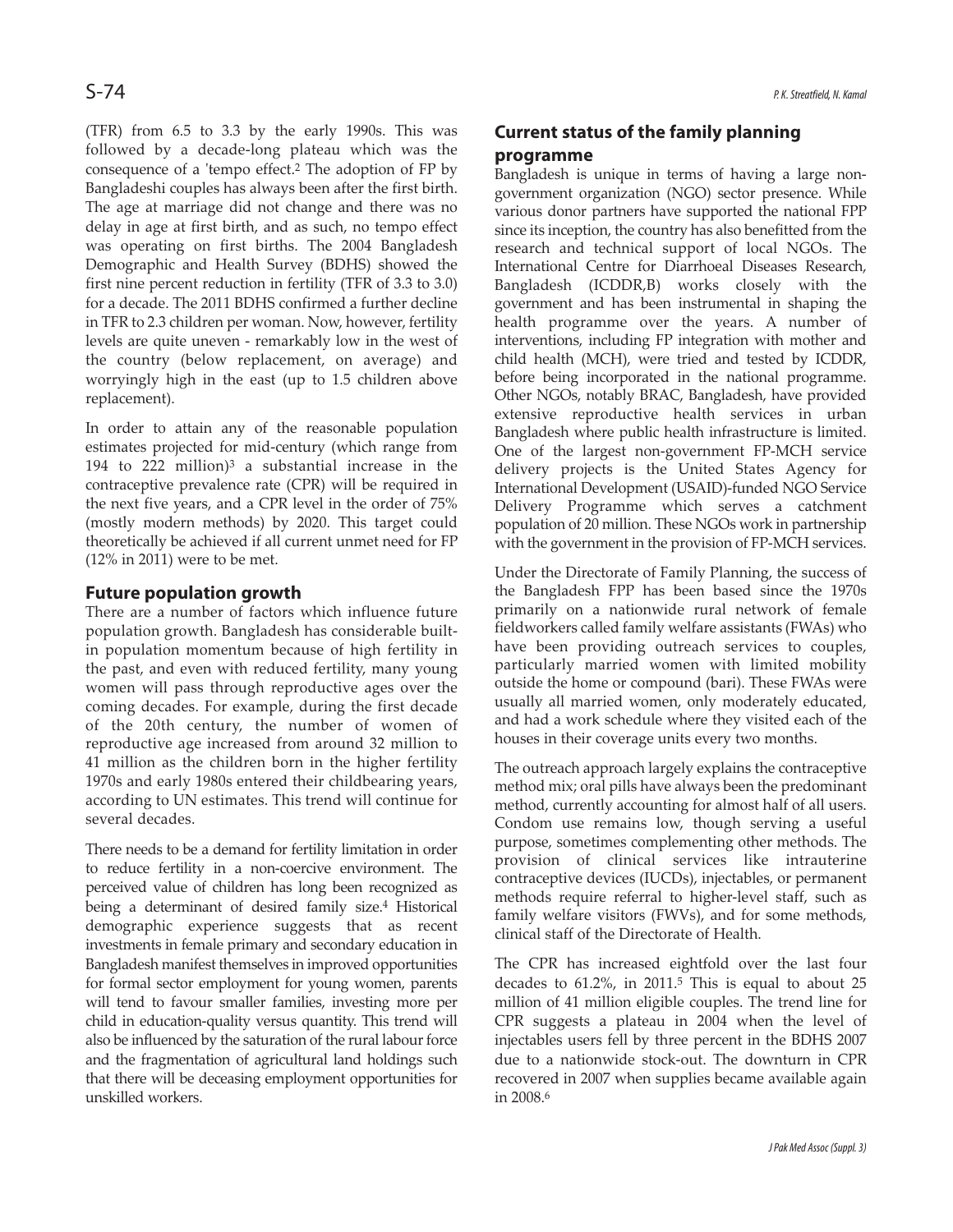#### Population and Family Planning in Bangladesh Section  $S$  -  $75$

There is wide recognition that to achieve replacement fertility or below, a much greater proportion of eligible couples will need to be using long-term and permanent methods. With the average age at marriage for women (apparently7) still well below the legal minimum age of 18 years, many women have completed their childbearing by their mid- to late 20s. This leaves them with 20 years or so of reproductive life to protect themselves from unwanted pregnancies.

## **Family planning method mix**

**Oral pills:** Oral pills tend not to account for more than 30% of couples across the developing world with the minor exceptions of Algeria and Morocco. Bangladesh is close to that apparent ceiling. This is not to say that further testing would not be useful, with the provision of a second oral pill with different hormonal content to counteract present sideeffects, or progestin-only pills for breastfeeding postpartum mothers, and of course, emergency contraception for responding to unintended pregnancies without recourse to menstrual regulation. Clinical methods have been declining both in absolute and relative terms.

**Injectables:** These account for one in ten eligible couples, a level similar to Nepal and Sri Lanka, but there is much greater potential than that. In the ICDDR,B Matlab field site, they account for 25% of couples, as they do in Indonesia, a Muslim country sharing similar population challenges and characteristics.

**Intrauterine contraceptive devices:** These are virtually non-existent, having declined to less than one percent of couples. This method has achieved great popularity in other developing countries with similar levels of clinical services, but the reluctance to adopt IUCDs in Bangladesh remains widespread. Historically, there has been a perception that Muslim women will not be comfortable with any method that increases bleeding and extends periods of impurity. This is why IUCDs were only promoted in Hindu Bali within the Indonesian FP programme in its early years, and not in the predominantly Muslim provinces.

But three other Muslim countries have high levels of IUCD use  $-$  Egypt at 36% (2008 DHS), Jordan at 22% (2007 DHS), and Indonesia at five percent across all provinces (DHS 2007). They are also widely used in China and Vietnam. This would be a suitable time to promote new hormone-impregnated IUCDs, like Mirena, which reduce bleeding and do not exacerbate anaemia.

**Implants:** These have received some exposure in Bangladesh but never reached a significant level. Now that the multi-rod Norplant has ceased production and newer single or dual rod models such as Implanon, Jadelle, and Sino-Implant, are available, it may be time to promote this relatively low-cost, low-maintenance method, which could be a useful long-term temporary method.

**Sterilization:** Sterilization declined to one in ten users from its peak of one in three users (9.1% of eligible couples in 1991) in the 1980s when the incentive paid to fieldworkers and agents to recruit tubectomy clients, was stopped.

**Male sterilization:** This has never been significant (peak of 1.5% of couples in 1985) and continues to decline. While it is common in a number of western countries, it is almost non-existent in developing countries, with the exception of Bhutan — a very small country. Nevertheless, male involvement in FP is a subject of considerable discussion and research hand it may be hoped that levels higher than the present one percent can be achieved with a better understanding of the barriers and misunderstandings. These include men suffering weakness and not being able to work productively after vasectomies, and the common confusion between sterilization and castration.

### **Female Sterilization**

There is reason to expect that female sterilization could be made more popular and achieve higher than the current five percent of eligible women. India has a long and controversial history of reliance on tubectomy. Currently, 37% of Indian women are sterilized. Other countries have achieved high levels too, although not necessarily without coercion. These include China, Iran, Thailand, Nepal, and Sri Lanka. But to achieve this in Bangladesh, high-quality services where couples do not fear surgical procedures will be required.

It is noteworthy that the decline in female sterilization in Bangladesh as a percentage of couples conceals a small increase among women aged under 30 years, which has been more than counterbalanced by a decline among older women who are now 'ageing out' of their reproductive ages. So there are some encouraging signs of an upturn in sterilizations (from a low base), due partly to activities in northern Bangladesh.

It needs to be remembered that with this population size, an increase of more than 300,000 couples is required to register a one percentage point increase in national CPR.

Finally, geographic differences are persistently very large as might be expected from the geographic fertility differentials (Figure-3). Although there are substantial geographic differentials in age at marriage, it is really the FP differentials across divisions that determine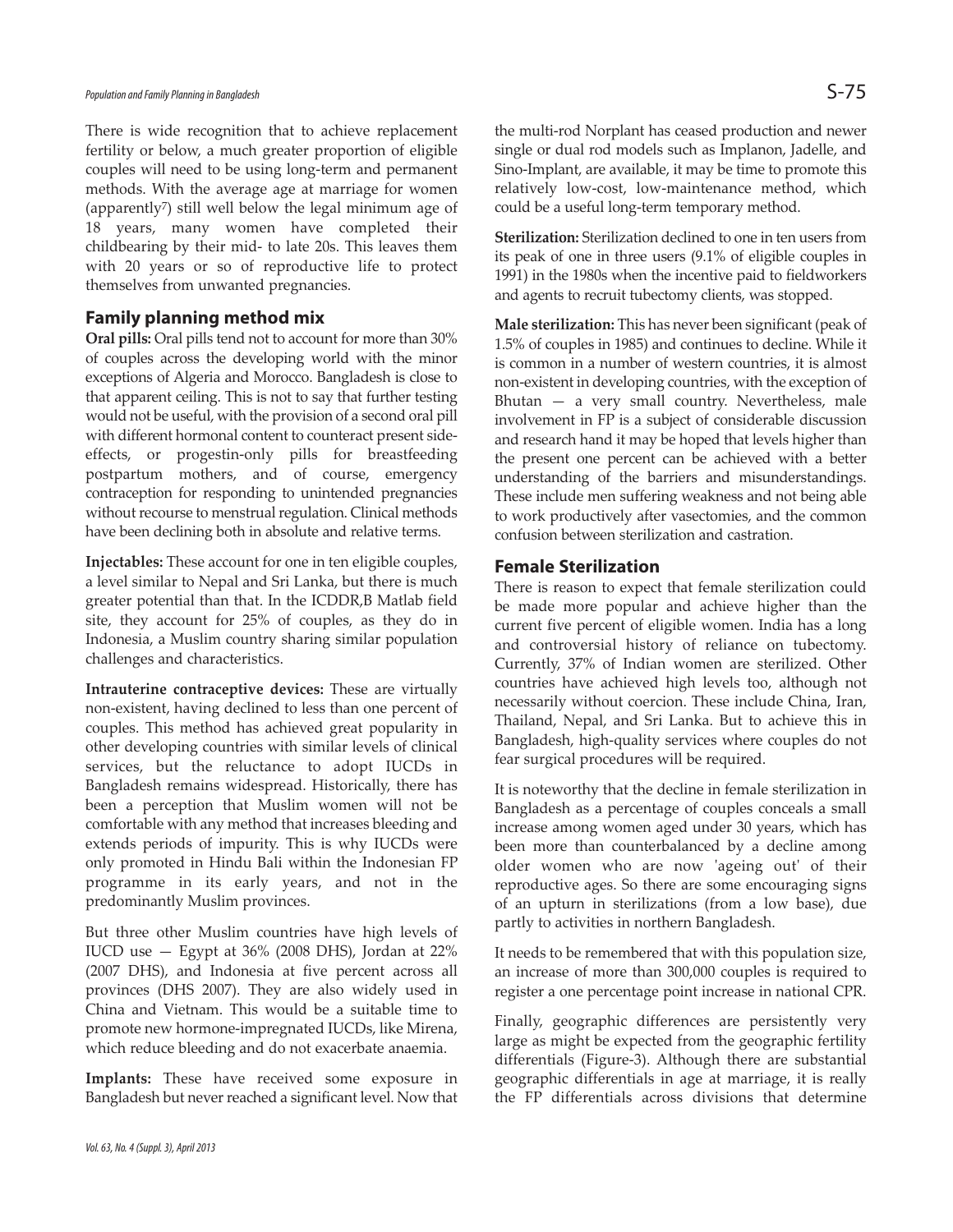

**Figure-1:** Trend in contraceptive prevalence rate in Bangladesh, 1975-2011 (BDHS).

fertility levels. The CPR is much higher in the western districts than in the eastern districts of the country. This geographic pattern of wide fertility differentials calls for a targeted approach focusing mainly on the current high fertility divisions in the east of the country. Then again, when division-level populations are considered, a greater national impact may be achieved by targeting the much larger central divisions like Dhaka, where fertility has reached replacement level of 2.2 children. More scenarios need to be developed along these lines.

Table shows the method  $mix - as$  proportions, not percentages - for modern and any traditional methods, in 2010.<sup>8</sup> It also makes a rough projection to 2015 for a more desirable method mix, rather than the current one which is overly dependent on oral pills and under-represents long-acting and permanent methods (LAPM).

If the replacement level fertility target is to be achieved by 2016, Bangladesh will need a CPR somewhere around 74% for all methods, and 69%for modern methods. Table-1 is an approximation showing the additional requirements if such a method mix is to be achieved in a situation where the number of women of reproductive age increases by 8.3% (41.06 million to 44.47 million) and the number of currently married couples increases by 9.6%, assuming constant age-specific marriage rates. This latter assumption may lead to a small overestimate of the number of married couples, e.g., if marriage starts to be delayed.

|        | Anv                            | Modern | Pill     | <b>IUCDs</b> | Inject. | <b>Implants</b> | <b>Condoms</b> | <b>Fem sterilization</b> | <b>Male sterilization</b> | Anv trad |
|--------|--------------------------------|--------|----------|--------------|---------|-----------------|----------------|--------------------------|---------------------------|----------|
|        |                                |        |          |              |         |                 |                |                          |                           |          |
| 2010   | 0.63                           | 0.54   | 0.32     | 0.01         | 0.08    | 0.01            | 0.05           | 0.06                     | 0.01                      | 0.09     |
| 2015   | 0.74                           | 0.69   | 0.25     | 0.05         | 0.15    | 0.05            | 0.04           | 0.10                     | 0.05                      | 0.05     |
|        | Number of users (in thousands) |        |          |              |         |                 |                |                          |                           |          |
| 2010   | 20,265                         | 17,250 | 10,350   | 327          | 2,542   | 254             | 1,634          | 1.816                    | 254                       | 3,014    |
| 2015   | 26,072                         | 24,310 | 8,808    | ,762         | 5,285   | ,762            | ,409           | 3,523                    | ,762                      | 1,762    |
| Change | 5,807                          | 7,060  | $-1,542$ | ,435         | 2,743   | ,507            | $-225$         | ,707                     | ,507                      | $-1,253$ |
|        |                                |        |          |              |         |                 |                |                          |                           |          |

Table: Proportion and numbers of family planning users by method, 2010 and 2015.

Source: Authors' estimates using the software, SPECTRUM; 41 million women of reproductive ages used for these calculations is a UN estimate for 2010. IUCD= Intrauterine Contraceptive Device.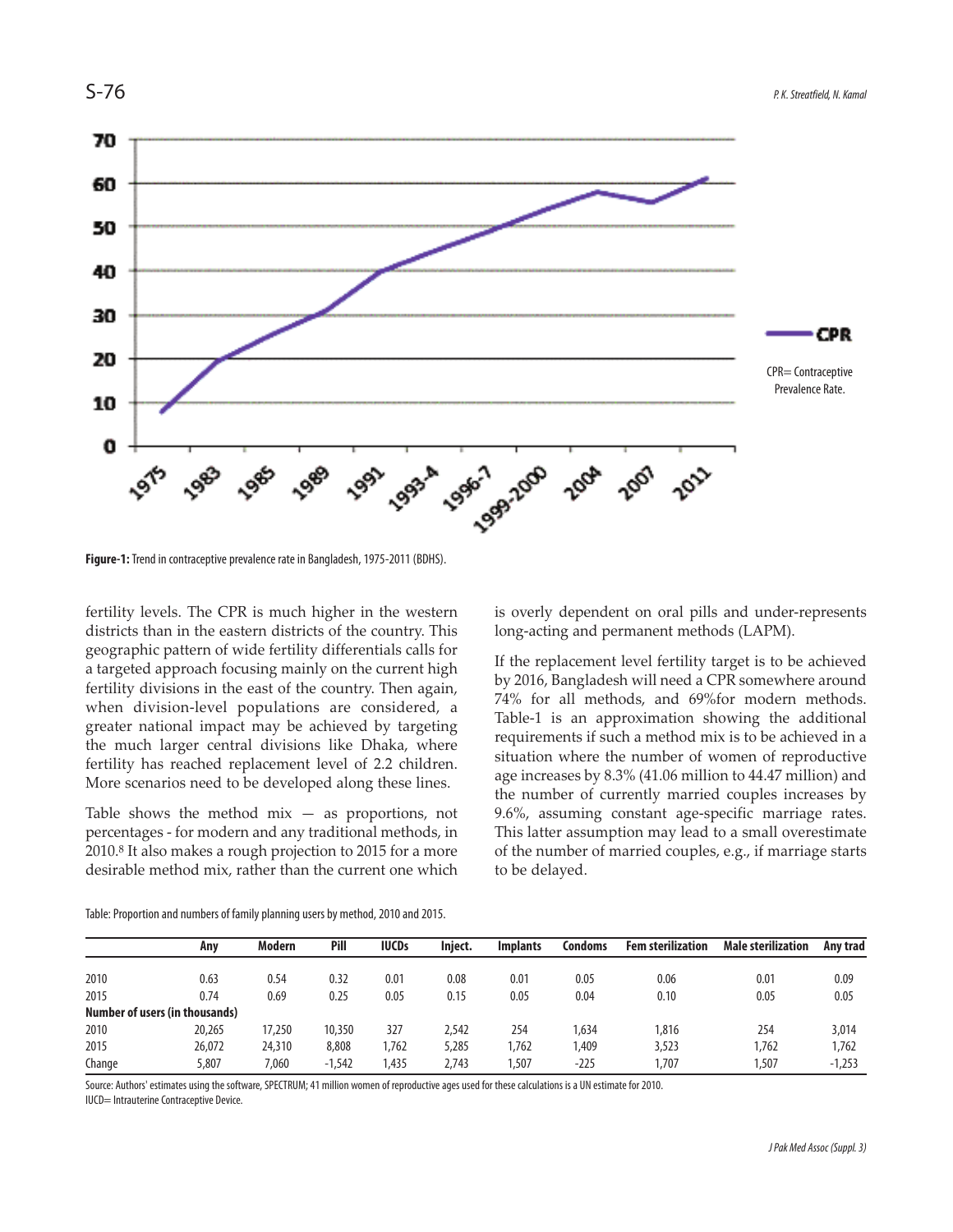

**Figure-2:** Trends in contraceptive prevalence by method, BDHS 1993-2011.

The desired pattern results in a decline in the number of oral pill users (-1.5 million), condom users (-225,000), and traditional methods (-1.2 million), with increases in all other methods. Intrauterine contraceptive device users would need to increase by 1.4 million, injectable users by 2.7 million, implant users by 1.5 million, female sterilization users by 1.7 million, and male sterilization acceptors by 1.5 million. These are very substantial increases in the numbers of modern method users and have implications for staffing, training, logistics, supplies, and financing.

## **Family Planning Market Share of Public, Private, and NGO Providers**

According to the 2011 DHS, over 52% of all users of modern contraception obtained their supplies from the public sector, followed by the private sector (around 43%),and NGOs' (five percent). Bangladesh's public sector is the primary provider of clinical methods whereas the private sector, comprising primarily Social Marketing Company (SMC) pharmacies, is increasingly becoming an important source of temporary methods. The SMC is a not-for-profit social marketing organization selling its own brand of pills, condoms, and injectables at subsidized prices through private sector outlets.

## **Programmatic Challenges Two wings of the Ministry of Health and Family Welfare**

As a consequence of the bifurcated structure within the Ministry of Health and Family Welfare (MOHFW), lowerlevel workers in the Directorate of FP have to refer couples to the clinical staff of the Directorate of Health Services (HS) for FP methods such as implants and male or female sterilization. This involves the couples also having to go to the Upazila Health Centre or District Hospital under the Directorate General of Health Services (DGHS). It was to circumvent this cross-directorate barrier that the Directorate General of Family Planning (DGFP) upgraded 60 of the 90 maternal and child welfare centres (MCWCs) during the 1990s. Even though these female-staffed centres are all virtually located in the district headquarters, they have been very popular with women seeking high-quality clinical contraception.

This issue of the desirability of merging the two wings of the MOHFW has been discussed for many years. Indeed, the start of the first sector-wide programme, the Health and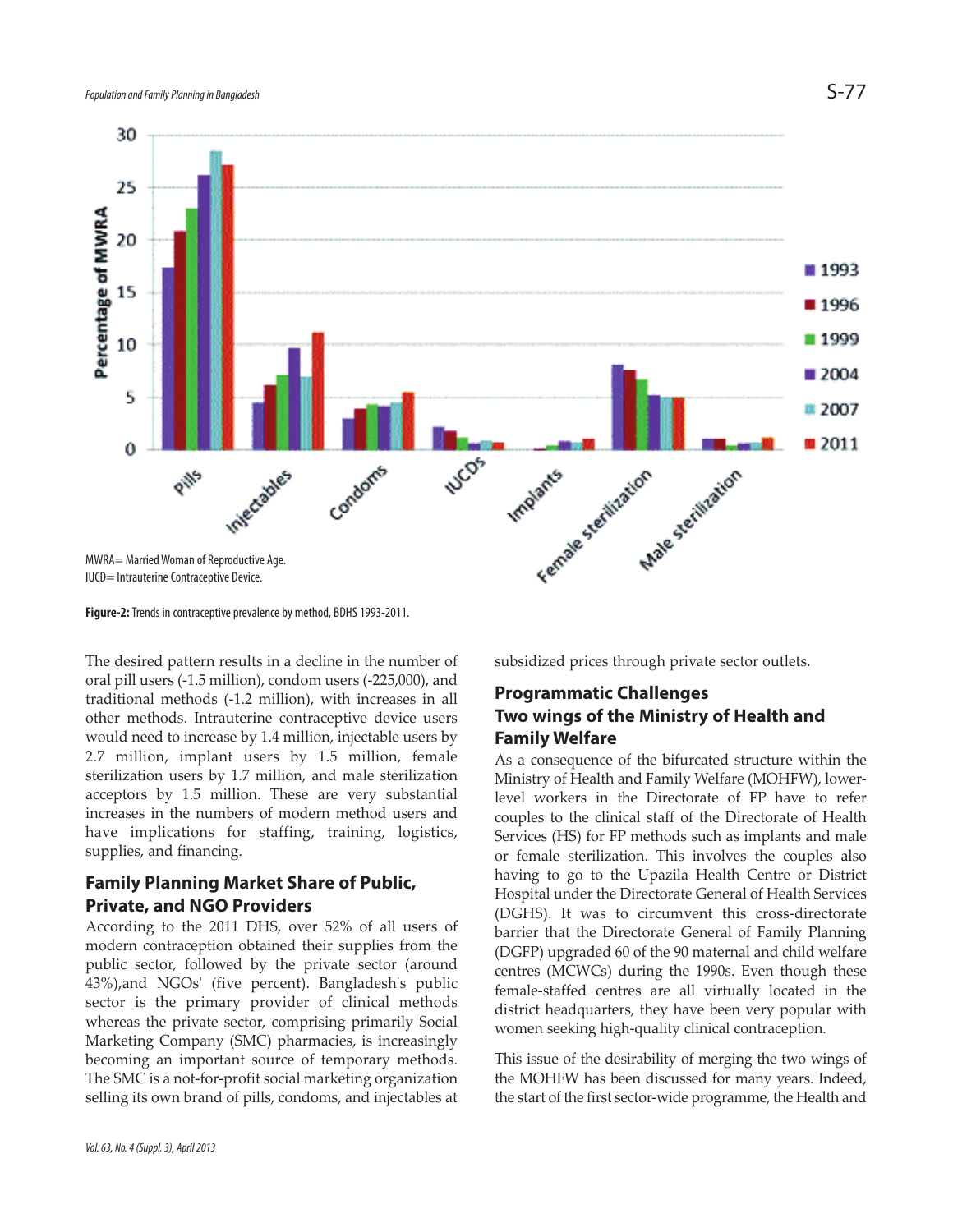

**Figure-3:** Contraceptive Prevalence Rate by Division, BDHS 2011.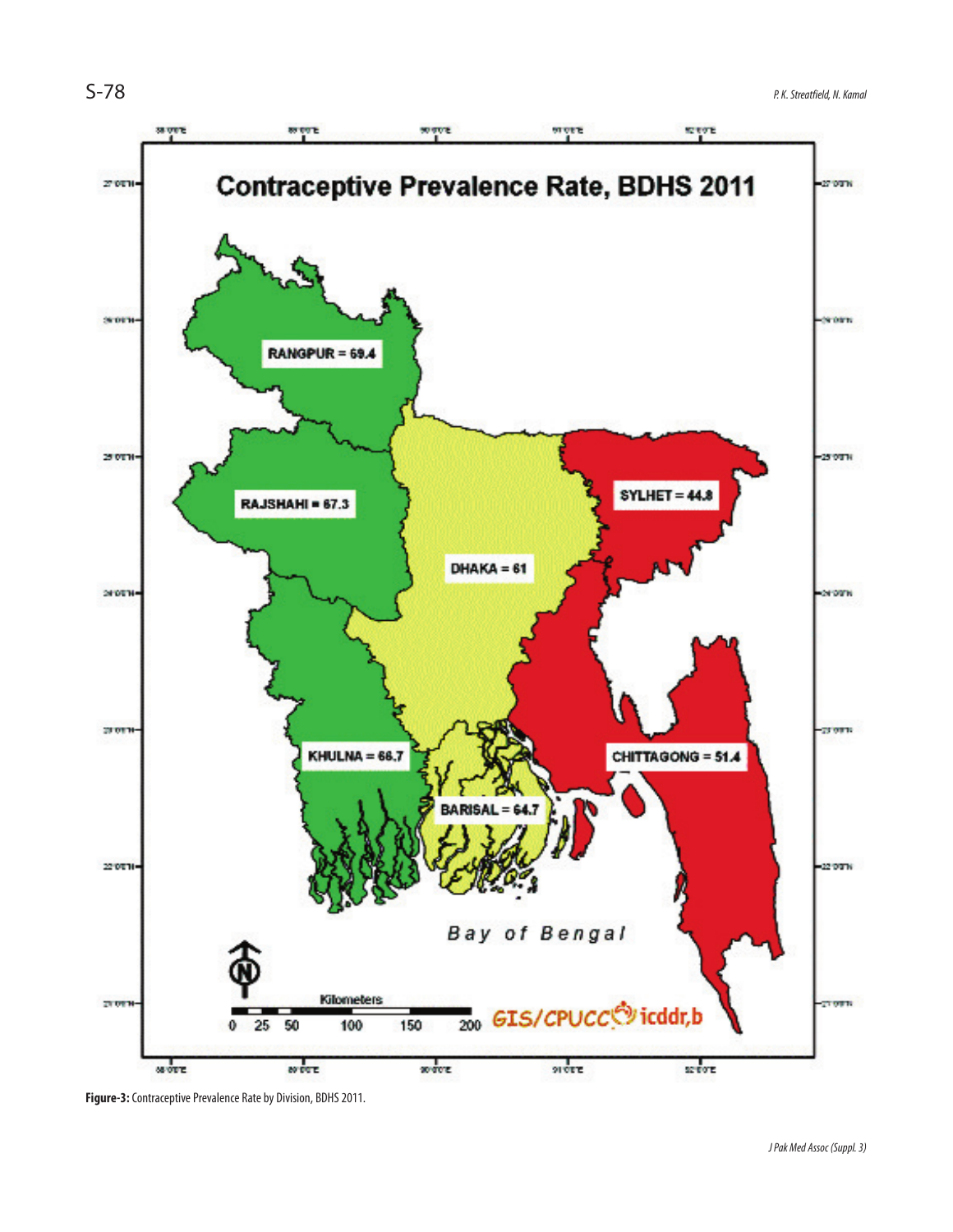Population Sector Programme (HPSP), was delayed by one year (1998 instead of 1997, as planned) over a disagreement between the MOHFW and its development partners on this issue. One of the aspects of this perennial issue is that if the two directorates were merged, many of the merged positions would be taken by the staff of the DGHS.

#### **Staff-related challenges**

Many DGFP staff are now approaching retirement age. The first batch of FWAs was hired in the 1970s, followed by a second batch of 10,000 or so, in the late 1980s. Many of these 23,000 staff members are now in their 50s. Decisions have to be made about replacing them, especially as it is projected that some 18,000 community clinics (CCs) will require an FWA on the staff.

Many of the FWVs, who are responsible for clinical contraception (inserting IUCDs, giving injectables) and referring for permanent methods, are approaching retirementage, as well. There are plans now to recruit new FWVs as part of the discussion about strengthening the Union Health and Family Welfare Centres (UHFWCs). This issue comes up from time to time when considering the possibility of providing round-the-clock service for safe delivery by FWVs at UHFWCs. Although many UHFWCs have been designed to provide accommodation for one FWV, they are rarely used for that purpose.

Another issue that continues to trouble the FPP is that of vacancies in remote areas. The low-performing division of Sylhet in the east of the country is plagued by longterm vacancies, partly because it is economically advantaged compared to other rural divisions. Sylheti women, both for economic and religious reasons, are reluctant to take up fieldworker (FWA) posts. Thus, those who do take this level of employment tend to be from the minority religious sectors who have limited access to the majority Sylheti households.

There are proposals to try providing services in Sylhet division with some combination of public and private sector workers. Outreach workers may well need to be kept in the two eastern divisions, Sylhet and Chittagong, where FP use is far lower than national rates.

It should not be ignored that the training materials for the incoming FWAs and FWVs may need updating. It is believed that many of the materials have not been updated in two or three decades and do not incorporate best practices or World Health Organization (WHO) and other international standards and guidelines.

When the CCs were designed under the HPSP (1998- 2003), too many tasks were added to the responsibilities of the FWAs and health assistants (HAs) who were expected to staff the CC. It should be mentioned that the catchment populations of the field staff have greatly increased since the system was first designed and an average FWA was given 800 households to cover. Population growth has resulted in up to double that number, now.

At present, FWAs are only authorized to deliver oral pills and condoms. Some FWAs have been trained to deliver injectables in conjunction with Blue Staroutlets — Blue Star is an SMC social franchise programme that recruits and trains private sector practitioners, mainly nonmedically trained pharmacists, to deliver injectables in addition to providing other FP/health services. However, the current pool of FWAs is not adequate to administer injectables. If the prevalence of injectable users is to be increased to 5.3 million-each of whom needs four injections, annually — there would need to be sufficient staff to give over 21 million injections, annually. The existing 5,000 FWVs, many of whom will soon retire, cannot possibly serve such numbers. Similar issues relate to nurses and their authority and training to insert IUCDs.

### **Issues with logistics and procurement**

The SMC procures its FP supplies independently through USAID support and distributes them through a network of over 200,000 pharmacies across the country. The government of Bangladesh procures almost all FP commodities distributed by the public and NGO sectors.<sup>9</sup> The FP logistics system within the country is satisfactory, but obstacles to timely procure FP commodities internationally are creating stock-outs at a time when unmet demand for FP needs to be met for the CPR to increase.

A two-year supply of FP commodities can take more than 18 months to procure due to a cumbersome chain of approvals; some 65 signatures within the MOHFW and three serial (not simultaneous) approvals from the World Bank/Washington. This lengthy process applies to routine procurements, not to new items.

Some countries facing similar delays are switching from two-year procurement cycles to five-year approval cycles with simple annual purchase orders within the approval period. New ways for procurement are needed, but some of the barriers must first be recognized.

# **Issues with contraceptive procurement mechanisms**

A few countries have relied on external agencies like the United Nations Population Fund (UNFPA) to procure all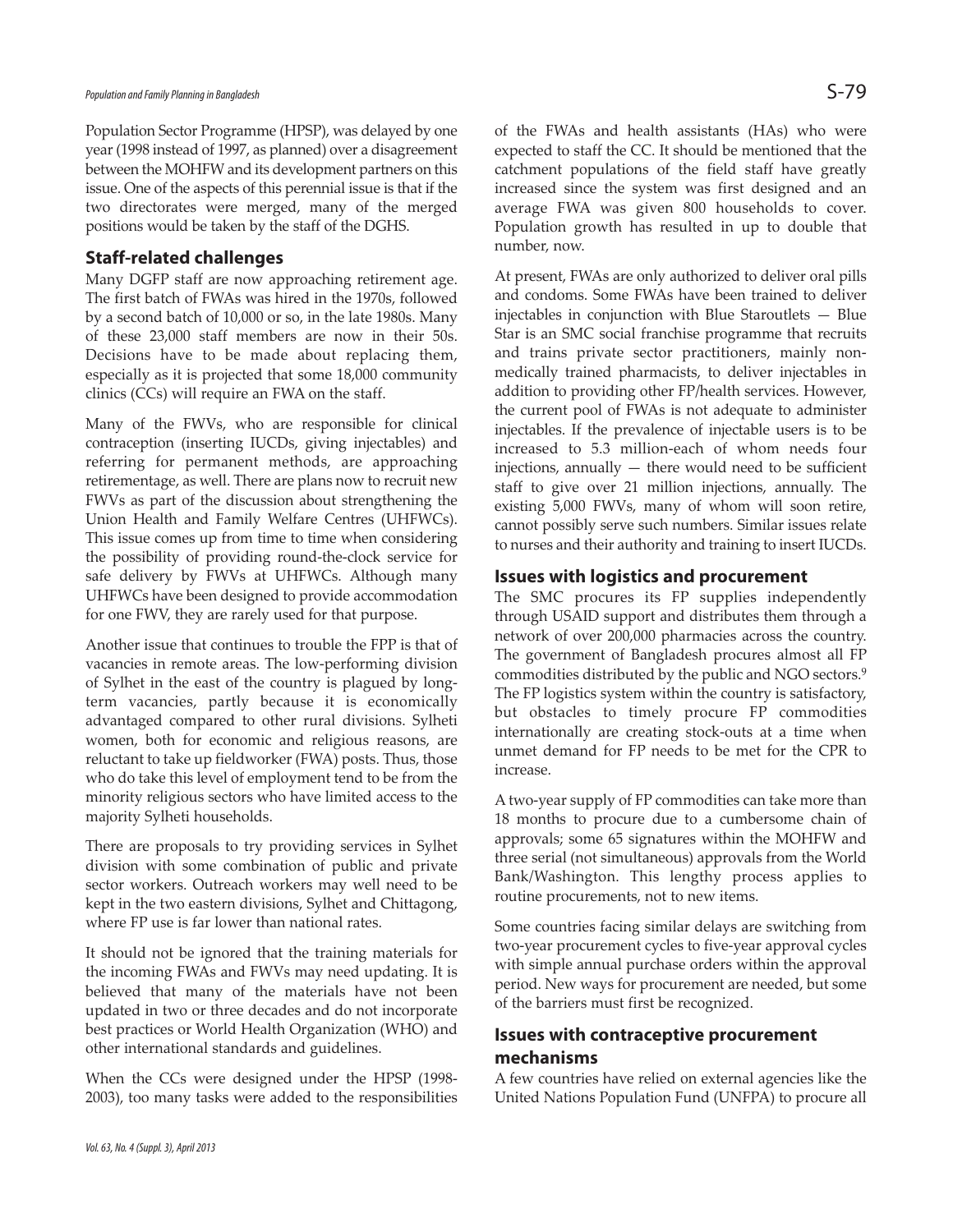their FP needs, but there have been concerns about procurement charges (five percent in general), tax exemption (UN agencies normally expect to be accorded this status), and bureaucratic delays common in large agencies. On the other hand, such approaches can take advantage of economies of scale in negotiating lower prices for multi-country orders. A good example is Peru; between 1999 and 2007, the country successfully shifted its contraceptive procurement from using public funds to purchase all commodities through an agreement with UNFPA, to an arrangement whereby a local NGO, PRISMA would purchase commodities from local suppliers at competitive prices.<sup>10</sup> This was done chiefly through encouraging private and public sector providers to pool their contraceptive purchases in order to negotiate a lower per-unit price.

### **Forecasting contraceptive requirements**

The main set of forecasts that is used by the DGFP is from 2001.<sup>11</sup> This has now been replaced by a new project, 'strengthening pharmaceutical systems.' But it should be said that the MOHFW does not rely solely on these forecasts when deciding on procurement. The size of orders is much more dependent on funding availability than on estimated requirements.

The completion of an order takes 18 months provided there are no obstacles. It can take up to three years if there are problems with specifications or approvals. For example, an order of 100,000 IUCDs which arrived in Dhaka recently was rejected because the good manufacturing practice (GMP) certificate did not meet requirements. This will require retendering. An order of 4.2 million injectables was also rejected recently due to manufacturing problems.

The SMC has fewer bureaucratic obstacles and can complete an order in 8-9 months. The MOHFW system was also faster in the fourth programme (1992-1997) than under the sector-wide approach (SWAps) — 1998 to present. The government's annual budgeting system creates some difficulties for procurement as the funds for contraceptives are not guaranteed in the budget. There was a shortage of such funds in 2010-11. The government estimated a USD 45 million need, but received only USD 6 million.

## **Local production of contraceptives**

Procuring commodities locally could reduce some of the delays. But there are some barriers to local manufacturers bidding as the requirements for using World Bank International Development Association (IDA) funds are that the company exports to at least two European G8 countries. This is proving difficult for the German-Bangladesh Condom factory, even though it is exporting to certain countries, for example, in the Middle East. The government's own Essential Drug Company Ltd. (EDCL) is making condoms and supplying about 50%of the total 9.5 million monthly condom requirements. Apparently, IDA funds cannot be used to purchase them.

As pills are the major national method, the government is the main supplier at nine million, monthly, followed by the SMC at 3.5 million, monthly. One company, Renata has started production, but the government is not buying them yetas it cannot use IDA funds for this. It is planned that Renata will eventually supply 30 million cycles, annually to the SMC. The older and more expensive brands, Marvelon and Ovostat, are also manufactured, locally. Popular is manufacturing a brand of emergency contraception and Incepta has plans to commence production.

IUCDs are a very minor method used by just 0.9%of couples, so requirements are only 22,000, monthly. It is most unfortunate that this cost-effective method is so underutilized when the unit cost is only 43 cents, thus making the annual requirement only USD 110,000. It would not be worthwhile for Bangladesh to attempt local production of an item in such small numbers. In addition, the new hormone-impregnated IUCDs will require more sophisticated production facilities and are probably not worth considering at this time.

About one million injectables (Depo-Provera) are required, monthly, including 100,000 coming from the SMC. One local Bangladeshi company, Technohaven, is producing injectables, but again, the government cannot use IDA funds to procure them. Implants account for a small proportion of users at 0.7%, but the cessation of Norplant production has created some problems with delays in selecting a replacement.

## **Family Planning Financing**

The funding for the national FPP comes from the Health, Nutrition, and Population Sector Programme (HNPSP) with additional commodities supplied from USAID and other funding agencies like UNFPA and Deutsche Gesellschaftfür Internationale Zusammenarbeit (GIZ). The proportion of HNPSP allocated to the FPP is only three percent — much less than in other comparable developing countries.

It is preferable for an essential programme like the FP programme to be funded by a permanent stable source like the government rather than by development partners. There are also a variety of ways in which